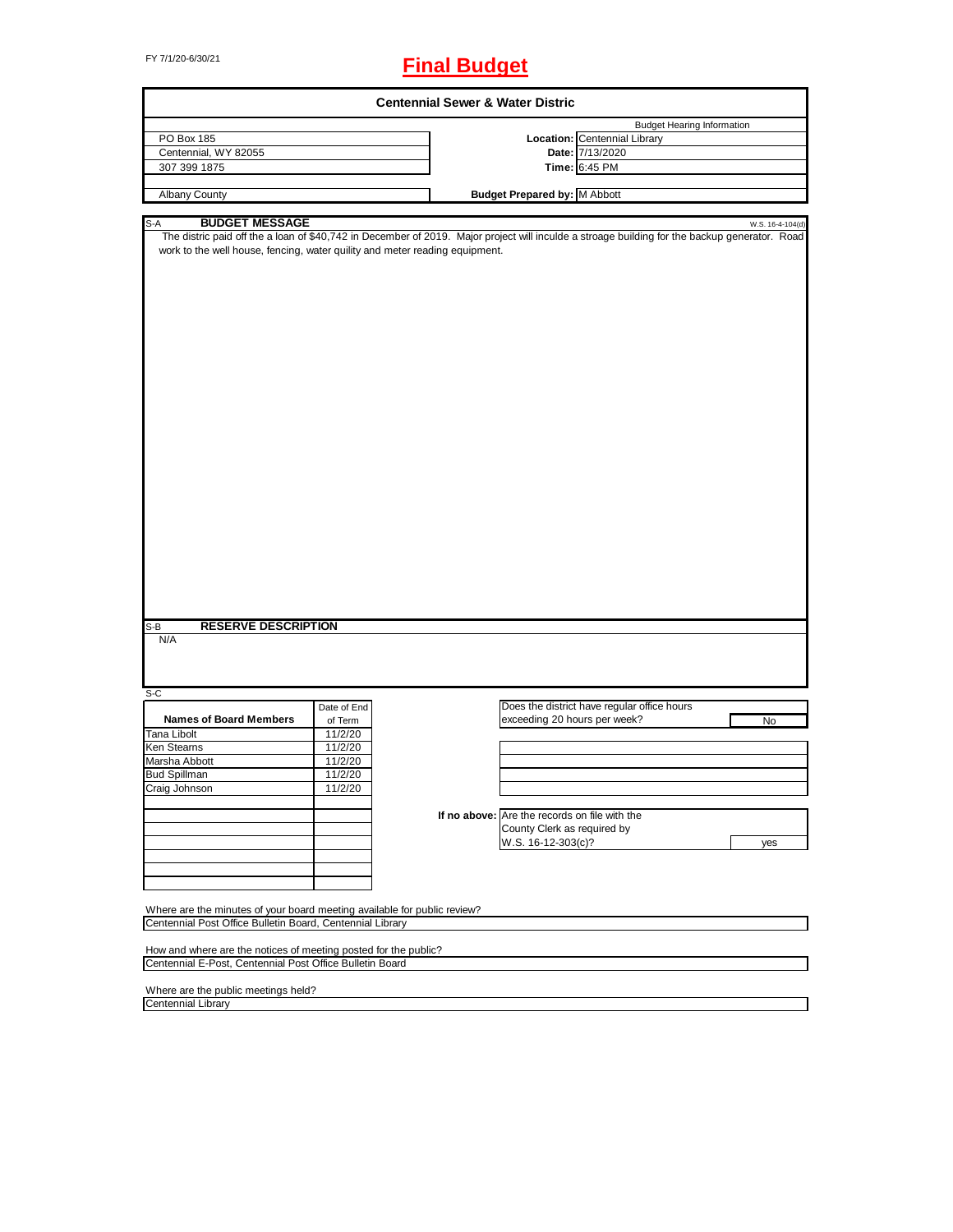### **FINAL BUDGET SUMMARY**

|       | <b>OVERVIEW</b>                                             | 2018-2019<br>Actual | 2019-2020<br>Estimated | 2020-2021<br>Proposed | Final Approval |
|-------|-------------------------------------------------------------|---------------------|------------------------|-----------------------|----------------|
|       |                                                             |                     |                        |                       |                |
| $S-1$ | <b>Total Budgeted Expenditures</b>                          | \$68,177            | \$63,661               | \$101,050             | \$101,050      |
| $S-2$ | <b>Total Principal to Pay on Debt</b>                       | \$40,742            | \$0 <sub>1</sub>       | \$0                   | \$0            |
| $S-3$ | <b>Total Change to Restricted Funds</b>                     | \$0                 | \$0 <sub>1</sub>       | \$0                   | \$0            |
|       |                                                             |                     |                        |                       |                |
| $S-4$ | <b>Total General Fund and Forecasted Revenues Available</b> | \$254,805           | \$246,017              | \$230,171             | \$230,171      |
|       |                                                             |                     |                        |                       |                |
| $S-5$ | Amount requested from County Commissioners                  | \$0                 | \$0 <sub>1</sub>       | \$0                   | \$0            |
|       |                                                             |                     |                        |                       |                |
| $S-6$ | <b>Additional Funding Needed:</b>                           |                     |                        | \$0                   | \$0            |

|                   | <b>REVENUE SUMMARY</b>                       | 2018-2019 | 2019-2020 | 2020-2021 | <b>Final Approval</b>            |
|-------------------|----------------------------------------------|-----------|-----------|-----------|----------------------------------|
|                   |                                              | Actual    | Estimated | Proposed  |                                  |
|                   |                                              |           |           |           |                                  |
| S-7               | <b>Operating Revenues</b>                    | \$95,547  | \$86,363  | \$90,000  | \$90,000                         |
| $S-8$             | Tax levy (From the County Treasurer)         | \$0       | \$0       | \$0       | \$0                              |
| $S-9$             | <b>Government Support</b>                    | \$0       | \$0       | \$0       | \$0                              |
| $S-10$            | <b>Grants</b>                                | \$0       | \$0       | \$0       | \$0                              |
| $S-11$            | Other County Support (Not from Co. Treas.)   | \$0       | \$0       | \$0       | \$0                              |
| $S-12$            | <b>Miscellaneous</b>                         | \$0       | \$396     | \$350     | \$350                            |
| $S-13$            | <b>Other Forecasted Revenue</b>              | \$0       | \$0       | \$0       | \$0                              |
|                   |                                              |           |           |           |                                  |
| $S-14$            | <b>Total Revenue</b>                         | \$95,547  | \$86,759  | \$90,350  | \$90,350                         |
| FY 7/1/20-6/30/21 |                                              |           |           |           | Centennial Sewer & Water Distric |
|                   | <b>EXPENDITURE SUMMARY</b>                   | 2018-2019 | 2019-2020 | 2020-2021 | <b>Final Approval</b>            |
|                   |                                              | Actual    | Estimated | Proposed  |                                  |
|                   |                                              |           |           |           |                                  |
| $S-15$            | <b>Capital Outlay</b>                        | \$0       | \$0       | \$13,500  | \$13,500                         |
| $S-16$            | <b>Interest and Fees On Debt</b>             | \$808     | \$0       | \$0       | \$0                              |
| $S-17$            | <b>Administration</b>                        | \$6,307   | \$7,180   | \$8,550   | \$8,550                          |
| $S-18$            | <b>Operations</b>                            | \$60,000  | \$55,478  | \$77,800  | \$77,800                         |
| $S-19$            | <b>Indirect Costs</b>                        | \$1,062   | \$1,003   | \$1,200   | \$1,200                          |
| <b>S-20R</b>      | <b>Expenditures paid by Reserves</b>         | \$0       | \$0       | \$0       | \$0                              |
| $S-20$            | <b>Total Expenditures</b>                    | \$68,177  | \$63,661  | \$101,050 | \$101,050                        |
|                   |                                              |           |           |           |                                  |
|                   | <b>DEBT SUMMARY</b>                          | 2018-2019 | 2019-2020 | 2020-2021 | <b>Final Approval</b>            |
|                   |                                              | Actual    | Estimated | Proposed  |                                  |
|                   |                                              |           |           |           |                                  |
| $S-21$            | <b>Principal Paid on Debt</b>                | \$40,742  | \$0       | \$0       | \$0                              |
|                   |                                              | 2018-2019 | 2019-2020 | 2020-2021 |                                  |
|                   | <b>CASH AND INVESTMENTS</b>                  | Actual    | Estimated | Proposed  | Final Approval                   |
|                   |                                              |           |           |           |                                  |
| $S-22$            | <b>TOTAL GENERAL FUNDS</b>                   | \$159,258 | \$159,258 | \$139,821 | \$139,821                        |
|                   |                                              |           |           |           |                                  |
|                   | <b>Summary of Reserve Funds</b>              |           |           |           |                                  |
| $S-23$            | <b>Beginning Balance in Reserve Accounts</b> |           |           |           |                                  |
| $S-24$            | a. Sinking and Debt Service Funds            | \$0       | \$0       | \$0       | \$0                              |
| $S-25$            | b. Reserves                                  | \$0       | \$0       | \$0       | \$0                              |
| $S-26$            | c. Bond Funds                                | \$0       | \$0       | \$0       | \$0                              |
|                   | Total Reserves (a+b+c)                       | \$0       | \$0       | \$0       | \$0                              |
| $S-27$            | Amount to be added                           |           |           |           |                                  |
| $S-28$            | a. Sinking and Debt Service Funds            | \$0       | \$0       | \$0       | \$0                              |
| $S-29$            | b. Reserves                                  | \$0       | \$0       | \$0       | \$0                              |
| $S-30$            | c. Bond Funds                                | \$0       | \$0       | \$0       | \$0                              |
|                   | Total to be added (a+b+c)                    | \$0       | \$0       | \$0       | \$0                              |
|                   |                                              |           |           |           |                                  |
| $S-31$            | Subtotal                                     | \$0       | \$0       | \$0       | \$0                              |
| $S-32$            | Less Total to be spent                       | \$0       | \$0       | \$0       | \$0                              |
| $S-33$            | TOTAL RESERVES AT END OF FISCAL YEAR         | \$0       | \$0       | \$0       | \$0                              |
|                   |                                              |           |           |           | End of Summary                   |

*Budget Officer / District Official (if not same as "Submitted by")*

Date adopted by Special District

Centennial, WY 82055 **DISTRICT ADDRESS:** PO Box 185 **PREPARED BY:** M Abbott

**DISTRICT PHONE:** 307 399 1875

1/23/19 *Form approved by Wyoming Department of Audit, Public Funds Division Prepared in compliance with the Uniform Municipal Fiscal Procedures Act (W.S. 16-4-101 through 124) as it applies.*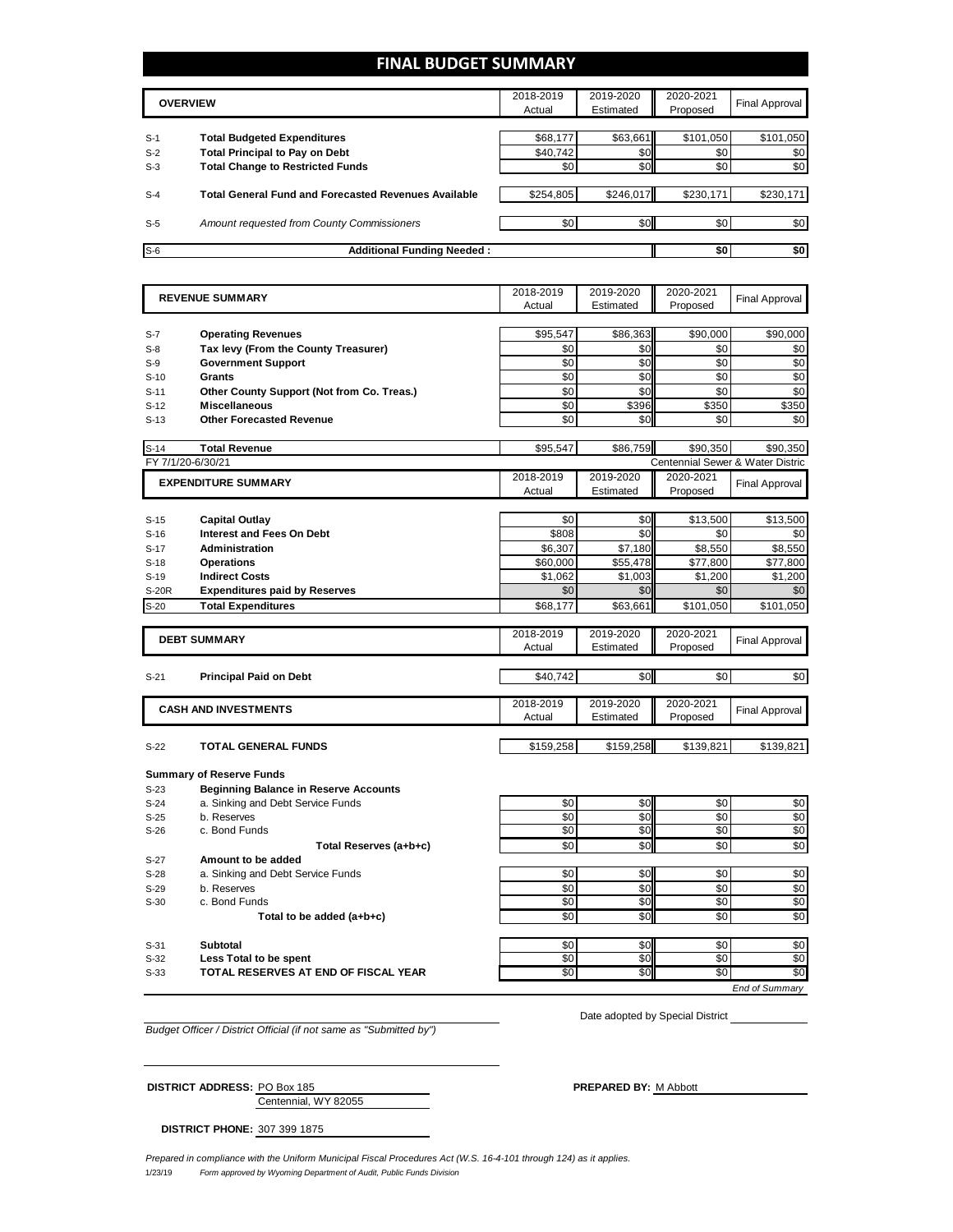# **Final Budget**

|                        | Centennial Sewer & Water Distric                      |           |           | <b>FYE</b> | 6/30/2021             |
|------------------------|-------------------------------------------------------|-----------|-----------|------------|-----------------------|
|                        | <b>NAME OF DISTRICT/BOARD</b>                         |           |           |            |                       |
|                        | PROPERTY TAXES AND ASSESSMENTS                        |           |           |            |                       |
|                        |                                                       | 2018-2019 | 2019-2020 | 2020-2021  |                       |
|                        |                                                       | Actual    | Estimated | Proposed   | <b>Final Approval</b> |
| $R-1$                  | <b>Property Taxes and Assessments Received</b>        |           |           |            |                       |
| $R - 1.1$              | Tax Levy (From the County Treasurer)                  |           |           |            |                       |
| $R-1.2$                | <b>Other County Support</b>                           |           |           |            |                       |
|                        | <b>FORECASTED REVENUE</b>                             |           |           |            |                       |
|                        |                                                       |           |           |            |                       |
|                        |                                                       | 2018-2019 | 2019-2020 | 2020-2021  | <b>Final Approval</b> |
|                        |                                                       | Actual    | Estimated | Proposed   |                       |
| $R-2$                  | <b>Revenues from Other Governments</b>                |           |           |            |                       |
| $R-2.1$                | State Aid                                             |           |           |            |                       |
| $R-2.2$                | Additional County Aid (non-treasurer)                 |           |           |            |                       |
| $R-2.3$                | City (or Town) Aid                                    |           |           |            |                       |
| $R - 2.4$              | Other (Specify)                                       |           |           |            |                       |
| $R-2.5$                | <b>Total Government Support</b>                       | \$0       | \$0       | \$0        | \$0                   |
| $R-3$                  | <b>Operating Revenues</b>                             |           |           |            |                       |
| $R - 3.1$              | <b>Customer Charges</b><br>Sales of Goods or Services | \$95,547  | \$86,363  | \$90,000   | \$90,000              |
| $R - 3.2$<br>$R - 3.3$ | <b>Other Assessments</b>                              |           |           |            |                       |
| $R - 3.4$              | <b>Total Operating Revenues</b>                       | \$95,547  | \$86,363  | \$90,000   | \$90,000              |
| $R-4$                  | <b>Grants</b>                                         |           |           |            |                       |
| $R - 4.1$              | <b>Direct Federal Grants</b>                          |           |           |            |                       |
| $R - 4.2$              | Federal Grants thru State Agencies                    |           |           |            |                       |
| $R-4.3$                | <b>Grants from State Agencies</b>                     |           |           |            |                       |
| $R - 4.4$              | <b>Total Grants</b>                                   | \$0       | \$0       | \$0        | \$0                   |
| $R-5$                  | <b>Miscellaneous Revenue</b>                          |           |           |            |                       |
| $R-5.1$                | Interest                                              |           | \$396     | \$350      | \$350                 |
| $R-5.2$                | Other: Specify                                        |           |           |            |                       |
| $R-5.3$                | Other: Additional                                     |           |           |            |                       |
| $R-5.4$                | <b>Total Miscellaneous</b>                            | \$0       | \$396     | \$350      | \$350                 |
| $R - 5.5$              | <b>Total Forecasted Revenue</b>                       | \$95,547  | \$86,759  | \$90,350   | \$90,350              |
| $R-6$                  | <b>Other Forecasted Revenue</b>                       |           |           |            |                       |
| $R-6.1$                | a. Other past due-as estimated by Co. Treas.          |           |           |            |                       |
| $R-6.2$                | b. Other forecasted revenue (specify):                |           |           |            |                       |
| $R-6.3$                |                                                       |           |           |            |                       |
| $R-6.4$                |                                                       |           |           |            |                       |
| $R-6.5$                |                                                       |           |           |            |                       |
| $R-6.6$                | Total Other Forecasted Revenue (a+b)                  | \$0       | \$0       | \$0        | \$0                   |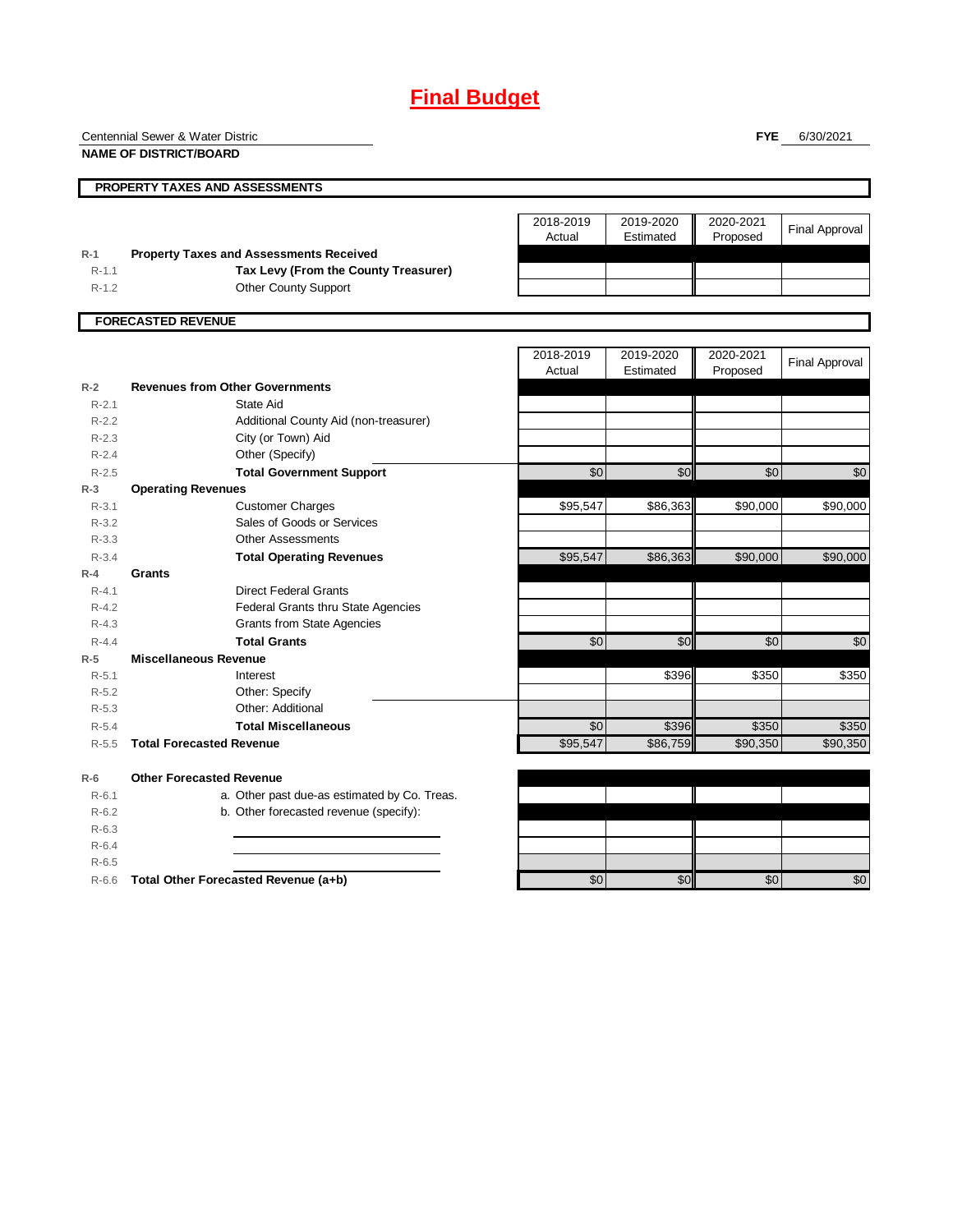### **CAPITAL OUTLAY BUDGET**

| $E-1$     | <b>Capital Outlay</b> |                      |
|-----------|-----------------------|----------------------|
| $E - 1.1$ |                       | <b>Real Property</b> |
| $F-12$    |                       | Vehicles             |
| $E - 1.3$ |                       | Office Equipment     |
| $E - 1.4$ |                       | Other (Specify)      |
| $F-1.5$   |                       | fencing              |
| $F-16$    |                       | meter equipment      |
| $E - 1.7$ |                       |                      |
| $F-1.8$   | TOTAL CAPITAL OUTLAY  |                      |

|         |                             |                      | 2018-2019 | 2019-2020 | 2020-2021 |                       |
|---------|-----------------------------|----------------------|-----------|-----------|-----------|-----------------------|
|         |                             |                      | Actual    | Estimated | Proposed  | <b>Final Approval</b> |
|         | <b>Capital Outlay</b>       |                      |           |           |           |                       |
| $E-1.1$ |                             | <b>Real Property</b> |           |           |           |                       |
| $E-1.2$ |                             | Vehicles             |           |           |           |                       |
| $E-1.3$ |                             | Office Equipment     |           |           |           |                       |
| $E-1.4$ |                             | Other (Specify)      |           |           |           |                       |
| $E-1.5$ |                             | fencing              |           |           | \$6,000   | \$6,000               |
| $E-1.6$ |                             | meter equipment      |           |           | \$7,500   | \$7,500               |
| $E-1.7$ |                             |                      |           |           |           |                       |
| $E-1.8$ | <b>TOTAL CAPITAL OUTLAY</b> |                      | \$0       | \$0       | \$13,500  | \$13,500              |

### **ADMINISTRATION BUDGET**

| $E-2$     | <b>Personnel Services</b>            |                                 |
|-----------|--------------------------------------|---------------------------------|
| $E - 2.1$ |                                      | Administrator                   |
| $E - 2.2$ |                                      | Secretary                       |
| $E - 2.3$ |                                      | Clerical                        |
| $E - 2.4$ |                                      | Other (Specify)                 |
| $E - 2.5$ |                                      |                                 |
| $E - 2.6$ |                                      |                                 |
| $E - 2.7$ |                                      |                                 |
| $E-3$     | <b>Board Expenses</b>                |                                 |
| $E - 3.1$ |                                      | Travel                          |
| $E - 3.2$ |                                      | Mileage                         |
| $E - 3.3$ |                                      | Other (Specify)                 |
| $E - 3.4$ |                                      |                                 |
| $E - 3.5$ |                                      |                                 |
| $E - 3.6$ |                                      |                                 |
| $E-4$     | <b>Contractual Services</b>          |                                 |
| $E - 4.1$ |                                      | Legal                           |
| $E-4.2$   |                                      | Accounting/Auditing             |
| $E - 4.3$ |                                      | Other (Specify)                 |
| $E-4.4$   |                                      | Advertising                     |
| $E - 4.5$ |                                      | Mapping & Survery               |
| $E - 4.6$ |                                      |                                 |
| $E-5$     | <b>Other Administrative Expenses</b> |                                 |
| $E - 5.1$ |                                      | <b>Office Supplies</b>          |
| $E - 5.2$ |                                      | Office equipment, rent & repair |
| $E - 5.3$ |                                      | Education                       |
| $E - 5.4$ |                                      | Registrations                   |
| $E - 5.5$ |                                      | Other (Specify)                 |
| $E - 5.6$ |                                      | <b>Election Fees</b>            |
| $E - 5.7$ |                                      |                                 |
| $E - 5.8$ |                                      |                                 |
| $E-6$     | <b>TOTAL ADMINISTRATION</b>          |                                 |

|                         |                                      | 2018-2019<br>Actual | 2019-2020<br>Estimated | 2020-2021<br>Proposed | <b>Final Approval</b> |
|-------------------------|--------------------------------------|---------------------|------------------------|-----------------------|-----------------------|
| 2                       | <b>Personnel Services</b>            |                     |                        |                       |                       |
| $E - 2.1$               | Administrator                        |                     |                        |                       |                       |
| $E - 2.2$               | Secretary                            |                     |                        |                       |                       |
| $E - 2.3$               | Clerical                             |                     |                        |                       |                       |
| $E - 2.4$               | Other (Specify)                      |                     |                        |                       |                       |
| $E - 2.5$               |                                      |                     |                        |                       |                       |
| $E - 2.6$               |                                      |                     |                        |                       |                       |
| $E - 2.7$               |                                      |                     |                        |                       |                       |
| $\overline{\mathbf{3}}$ | <b>Board Expenses</b>                |                     |                        |                       |                       |
| $E - 3.1$               | Travel                               |                     |                        |                       |                       |
| $E - 3.2$               | Mileage                              |                     |                        |                       |                       |
| $E - 3.3$               | Other (Specify)                      |                     |                        |                       |                       |
| $E - 3.4$               |                                      |                     |                        |                       |                       |
| $E - 3.5$               |                                      |                     |                        |                       |                       |
| $E - 3.6$               |                                      |                     |                        |                       |                       |
| 4                       | <b>Contractual Services</b>          |                     |                        |                       |                       |
| $E - 4.1$               | Legal                                |                     |                        | \$500                 | \$500                 |
| $E - 4.2$               | Accounting/Auditing                  | \$3,798             | \$4,575                | \$4,600               | \$4,600               |
| $E - 4.3$               | Other (Specify)                      |                     |                        |                       |                       |
| $E - 4.4$               | Advertising                          | \$150               | \$100                  | \$200                 | \$200                 |
| $E - 4.5$               | Mapping & Survery                    |                     |                        | \$800                 | \$800                 |
| $E - 4.6$               |                                      |                     |                        |                       |                       |
| 5                       | <b>Other Administrative Expenses</b> |                     |                        |                       |                       |
| $E - 5.1$               | <b>Office Supplies</b>               | \$113               | \$580                  | \$200                 | \$200                 |
| $E - 5.2$               | Office equipment, rent & repair      |                     |                        |                       |                       |
| $E - 5.3$               | Education                            | \$1,561             | \$1,475                | \$1,500               | \$1,500               |
| $E - 5.4$               | Registrations                        | \$425               | \$450                  | \$450                 | \$450                 |
| $E - 5.5$               | Other (Specify)                      |                     |                        |                       |                       |
| $E - 5.6$               | <b>Election Fees</b>                 | \$260               |                        | \$300                 | \$300                 |
| $E - 5.7$               |                                      |                     |                        |                       |                       |
| $E - 5.8$               |                                      |                     |                        |                       |                       |
| ŝ                       | <b>TOTAL ADMINISTRATION</b>          | \$6,307             | \$7,180                | \$8,550               | \$8,550               |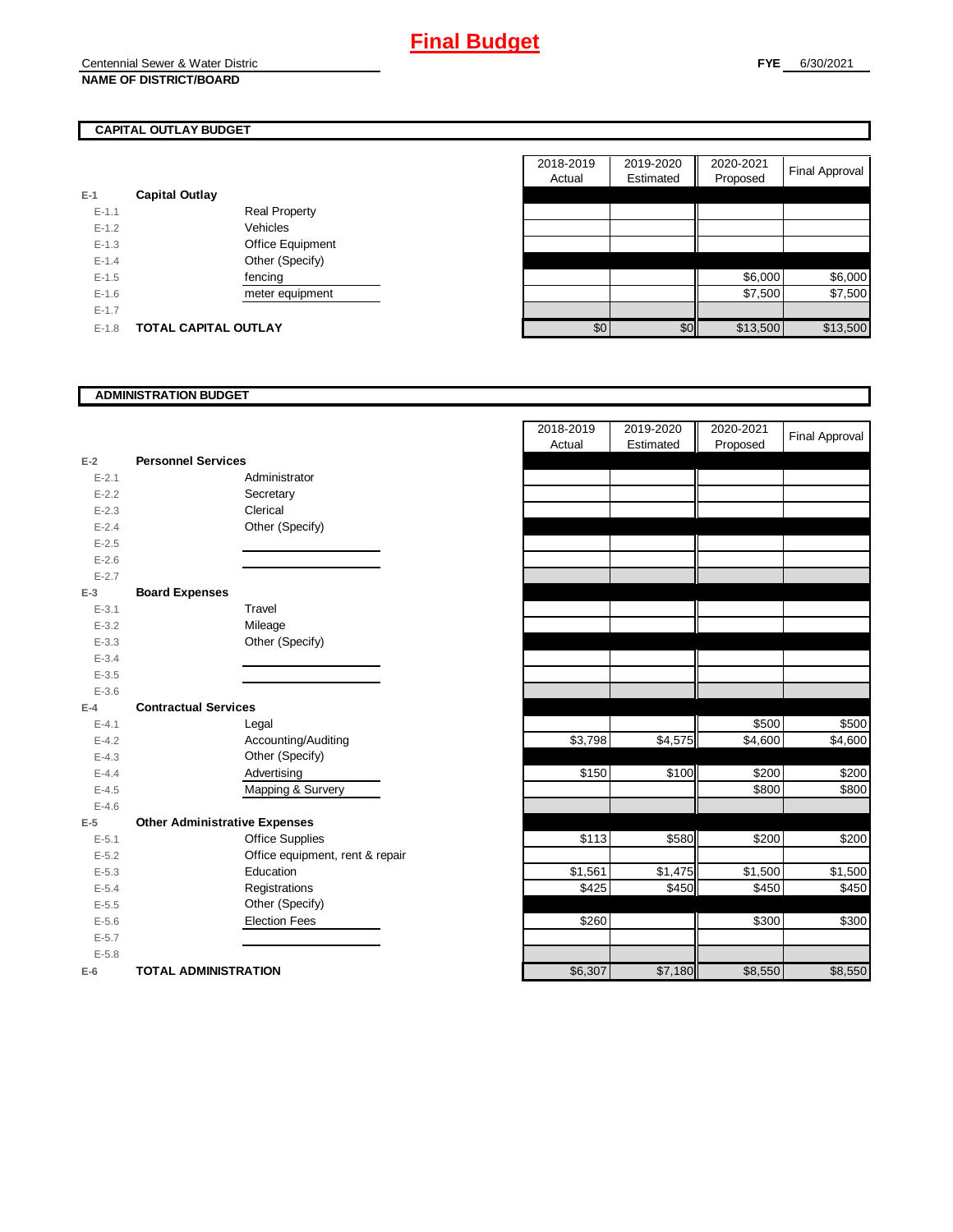Centennial Sewer & Water Distric

### **OPERATIONS BUDGET**

| $E-7$      | <b>Personnel Services</b>              |
|------------|----------------------------------------|
| $E - 7.1$  | <b>Wages--Operations</b>               |
| $E - 7.2$  | <b>Service Contracts</b>               |
| $E - 7.3$  | Other (Specify)                        |
| $E - 7.4$  |                                        |
| $E - 7.5$  |                                        |
| $E - 7.6$  |                                        |
| $E-8$      | <b>Travel</b>                          |
| $E-8.1$    | Mileage                                |
| $E-8.2$    | Other (Specify)                        |
| $E - 8.3$  |                                        |
| $E - 8.4$  |                                        |
| $E - 8.5$  |                                        |
| $E-9$      | <b>Operating supplies (List)</b>       |
| $E-9.1$    | Repairs & Maintenance                  |
| $E-9.2$    | Testing & Equipment                    |
| $E - 9.3$  |                                        |
| $E-9.4$    |                                        |
| $E-9.5$    |                                        |
| $E-10$     | <b>Program Services (List)</b>         |
| $E - 10.1$ | <b>Strorage Fees</b>                   |
| $E-10.2$   | <b>Utilties</b>                        |
| $E-10.3$   |                                        |
| $E-10.4$   |                                        |
| $E-10.5$   |                                        |
| $E-11$     | <b>Contractual Arrangements (List)</b> |
| $E - 11.1$ |                                        |
| $E - 11.2$ |                                        |
| $E - 11.3$ |                                        |
| $E - 11.4$ |                                        |
| $E - 11.5$ |                                        |
| $E-12$     | <b>Other operations (Specify)</b>      |
| $E - 12.1$ | Road Maintenance                       |
| $E-12.2$   |                                        |
| $E-12.3$   |                                        |
| $E-12.4$   |                                        |
| $E-12.5$   |                                        |
| $E-13$     | <b>TOTAL OPERATIONS</b>                |

|                |                                        | 2018-2019           | 2019-2020           | 2020-2021 |                       |
|----------------|----------------------------------------|---------------------|---------------------|-----------|-----------------------|
|                |                                        | Actual              | Estimated           | Proposed  | <b>Final Approval</b> |
| $\overline{7}$ | <b>Personnel Services</b>              |                     |                     |           |                       |
| $E - 7.1$      | Wages--Operations                      | \$32,892            | \$36,236            | \$39,000  | \$39,000              |
| $E - 7.2$      | <b>Service Contracts</b>               |                     |                     |           |                       |
| $E - 7.3$      | Other (Specify)                        |                     |                     |           |                       |
| $E - 7.4$      |                                        |                     |                     |           |                       |
| $E - 7.5$      |                                        |                     |                     |           |                       |
| $E - 7.6$      |                                        |                     |                     |           |                       |
| 8              | <b>Travel</b>                          |                     |                     |           |                       |
| $E-8.1$        | Mileage                                |                     |                     |           |                       |
| $E-8.2$        | Other (Specify)                        |                     |                     |           |                       |
| $E-8.3$        |                                        |                     |                     |           |                       |
| $E-8.4$        |                                        |                     |                     |           |                       |
| $E - 8.5$      |                                        |                     |                     |           |                       |
| 9              | <b>Operating supplies (List)</b>       |                     |                     |           |                       |
| $E-9.1$        | Repairs & Maintenance                  | \$20,636            | \$8,320             | \$10,000  | \$10,000              |
| $E - 9.2$      | <b>Testing &amp; Equipment</b>         | \$414               | \$6,312             | \$12,000  | \$12,000              |
| $E-9.3$        |                                        |                     |                     |           |                       |
| $E - 9.4$      |                                        |                     |                     |           |                       |
| $E - 9.5$      |                                        |                     |                     |           |                       |
| 10             | <b>Program Services (List)</b>         |                     |                     |           |                       |
| $E-10.1$       | <b>Strorage Fees</b>                   | \$780               | \$780               | \$800     | \$800                 |
| $E-10.2$       | <b>Utilties</b>                        | $\overline{$}5,278$ | $\overline{$3,830}$ | \$5,000   | \$5,000               |
| $E-10.3$       |                                        |                     |                     |           |                       |
| $E - 10.4$     |                                        |                     |                     |           |                       |
| $E - 10.5$     |                                        |                     |                     |           |                       |
| 11             | <b>Contractual Arrangements (List)</b> |                     |                     |           |                       |
| $E-11.1$       |                                        |                     |                     |           |                       |
| $E-11.2$       |                                        |                     |                     |           |                       |
| $E-11.3$       |                                        |                     |                     |           |                       |
| $E-11.4$       |                                        |                     |                     |           |                       |
| $E - 11.5$     |                                        |                     |                     |           |                       |
| 12             | <b>Other operations (Specify)</b>      |                     |                     |           |                       |
| $E-12.1$       | Road Maintenance                       |                     |                     | \$11,000  | \$11,000              |
| $E-12.2$       |                                        |                     |                     |           |                       |
| $E-12.3$       |                                        |                     |                     |           |                       |
| $E-12.4$       |                                        |                     |                     |           |                       |
| $E-12.5$       |                                        |                     |                     |           |                       |
| $13 -$         | TOTAL OPFRATIONS                       | $SRO$ 000           | \$55,478            | \$77800   | \$77,800              |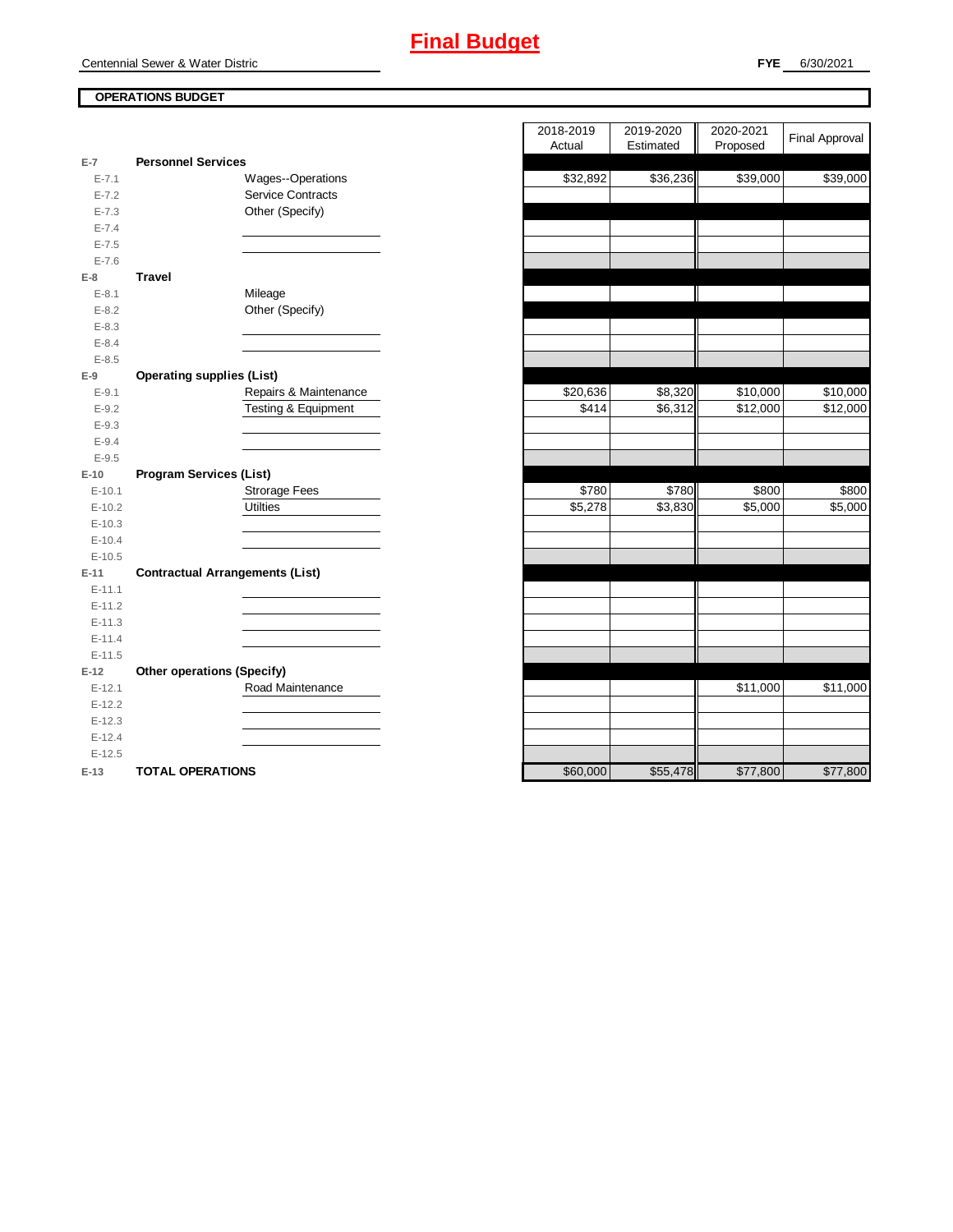## **Final Budget**

### **INDIRECT COSTS BUDGET**

| Actual<br>$E-14$<br>Insurance<br>\$1,062<br>Liability<br>$E-14.1$ | Estimated<br>\$1,003 | Proposed |         |
|-------------------------------------------------------------------|----------------------|----------|---------|
|                                                                   |                      |          |         |
|                                                                   |                      | \$1,200  | \$1,200 |
| Buildings and vehicles<br>$E-14.2$                                |                      |          |         |
| $E-14.3$<br>Equipment                                             |                      |          |         |
| Other (Specify)<br>$E-14.4$                                       |                      |          |         |
| $E-14.5$                                                          |                      |          |         |
| $E-14.6$                                                          |                      |          |         |
| $E-14.7$                                                          |                      |          |         |
| $E-15$<br>Indirect payroll costs:                                 |                      |          |         |
| FICA (Social Security) taxes<br>$E-15.1$                          |                      |          |         |
| <b>Workers Compensation</b><br>$E-15.2$                           |                      |          |         |
| <b>Unemployment Taxes</b><br>$E-15.3$                             |                      |          |         |
| Retirement<br>$E-15.4$                                            |                      |          |         |
| Health Insurance<br>$E-15.5$                                      |                      |          |         |
| Other (Specify)<br>$E-15.6$                                       |                      |          |         |
| $E-15.7$                                                          |                      |          |         |
| $E-15.8$                                                          |                      |          |         |
| $E-15.9$                                                          |                      |          |         |
| \$1,062<br><b>TOTAL INDIRECT COSTS</b><br>$E-17$                  | \$1,003              | \$1,200  | \$1,200 |

### **DEBT SERVICE BUDGET**

|         |                           | 2018-2019 | 2019-2020 | 2020-2021 | Final Approval |
|---------|---------------------------|-----------|-----------|-----------|----------------|
|         |                           | Actual    | Estimated | Proposed  |                |
| $D-1$   | <b>Debt Service</b>       |           |           |           |                |
| $D-1.1$ | Principal                 | \$40,742  |           |           |                |
| $D-1.2$ | Interest                  | \$808     |           |           |                |
| $D-1.3$ | Fees                      |           |           |           |                |
| $D-2$   | <b>TOTAL DEBT SERVICE</b> | \$41,550  | \$0       | \$0       | \$0            |